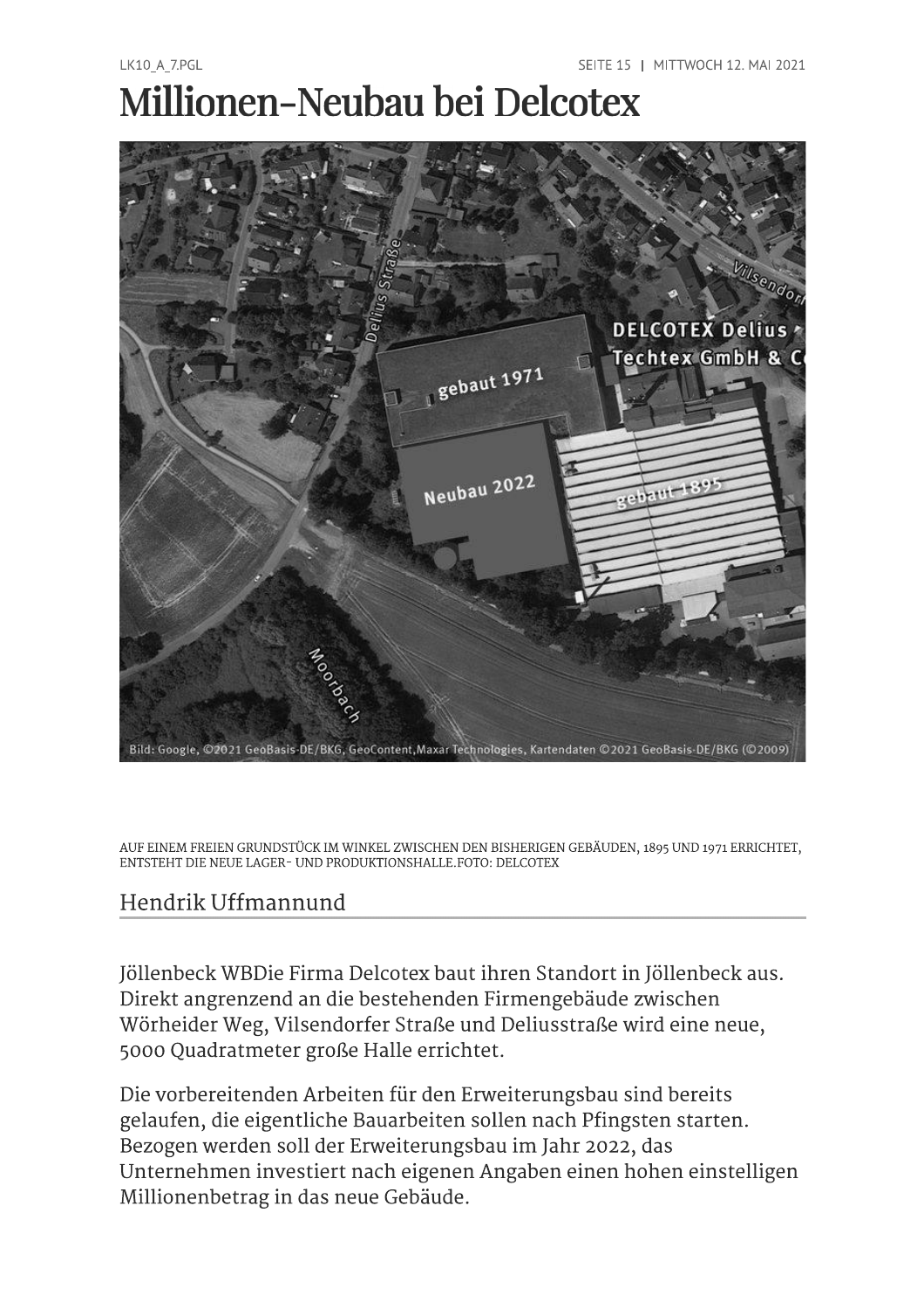"Dies ist eine Investition in die Zukunft. Wir sind sehr glücklich, diesen Schritt gehen zu können und so Delcotex beziehungsweise Delius erfolgreich in das nächste Jahrhundert der Firmengeschichte zu führen", sagt Delcotex-Geschäftsleiter Dr. Marc Schmidt.

Delcotex ist ein Tochterunternehmen des traditionsreichen Bielefelder Textilunternehmens Delius und stellt vor allem technische Gewebe her. In Jöllenbeck beschäftigt das Unternehmen 143 Mitarbeiter.

Die neue Halle soll sowohl für Produktion als auch als Lager für die Fertigung von Gelege- und Composite-Textilien genutzt werden. Das Warenlager war vor einigen Jahren in das Logistikzentrum der Firma Delius in Spenge ausgelagert worden, um Platz für die wachsende Produktion von Delcotex in Jöllenbeck zu schaffen. Nun können die Lagerräume nach Jöllenbeck zurückkehren, was die Transportwege verkürzt und somit Kosten und Energie spart, erklärt Marketingleiterin Sylke Mikolajczak.

Das Konzept dazu wurde mit dem Institut für wirtschaftliche und technologische Unternehmensführung (IWT) aus Lemgo, einer Ausgründung der Technischen Hochschule OWL, ausgearbeitet.

"Das Lager in Spenge bleibt aber für Delius weiter erhalten. Für diesen Betrieb ist es ohnehin eigentlich gedacht, Delcotex hat es nur genutzt, weil der Platz in Jöllenbeck zu knapp war", erläutert Sylke Mikolajczak.

Bislang verfügt Delcotex in Jöllenbeck über 20.000 Ouadratmeter Produktions- und Lagerfläche, nun kommen weitere 5000 hinzu.

In dem Neubau werden zukünftig unter anderem die Verstärkungsgewebe für Composites-Anwendungen hergestellt. Diese sind besonders leicht und gleichzeitig sehr stabil, so dass sie zum Beispiel in der Automobiloder Bauindustrie eingesetzt werden.

Der Hallenbau ist laut dem Unternehmen notwendig, weil Delcotex in den vergangenen Jahren gewachsen sei. "Diese positive Entwicklung hat zwei Gründe. Zum einen haben wir uns auf technische Textilien spezialisiert. Zum anderen haben wir uns innerhalb dieser Sparte diversifiziert und bedienen die unterschiedlichsten Branchen mit unseren technischen Textilien. Neben der Automobilindustrie beispielsweise auch die Bauindustrie oder das Militär", erläutert Delcotex-Vertriebsleiter Uwe Mahnken.

Das erste Gebäude auf dem Firmengelände in Jöllenbeck wurde 1895 errichtet. Der Erweiterungsbau soll zum 300-jährigen Firmenjubiläum der Delius- Gruppe 2022 bezogen werden. Durch die geplante Erweiterung der Produktion würden die 143 Arbeitsplätze am Standort gesichert, so Sylke Mikolajczak.